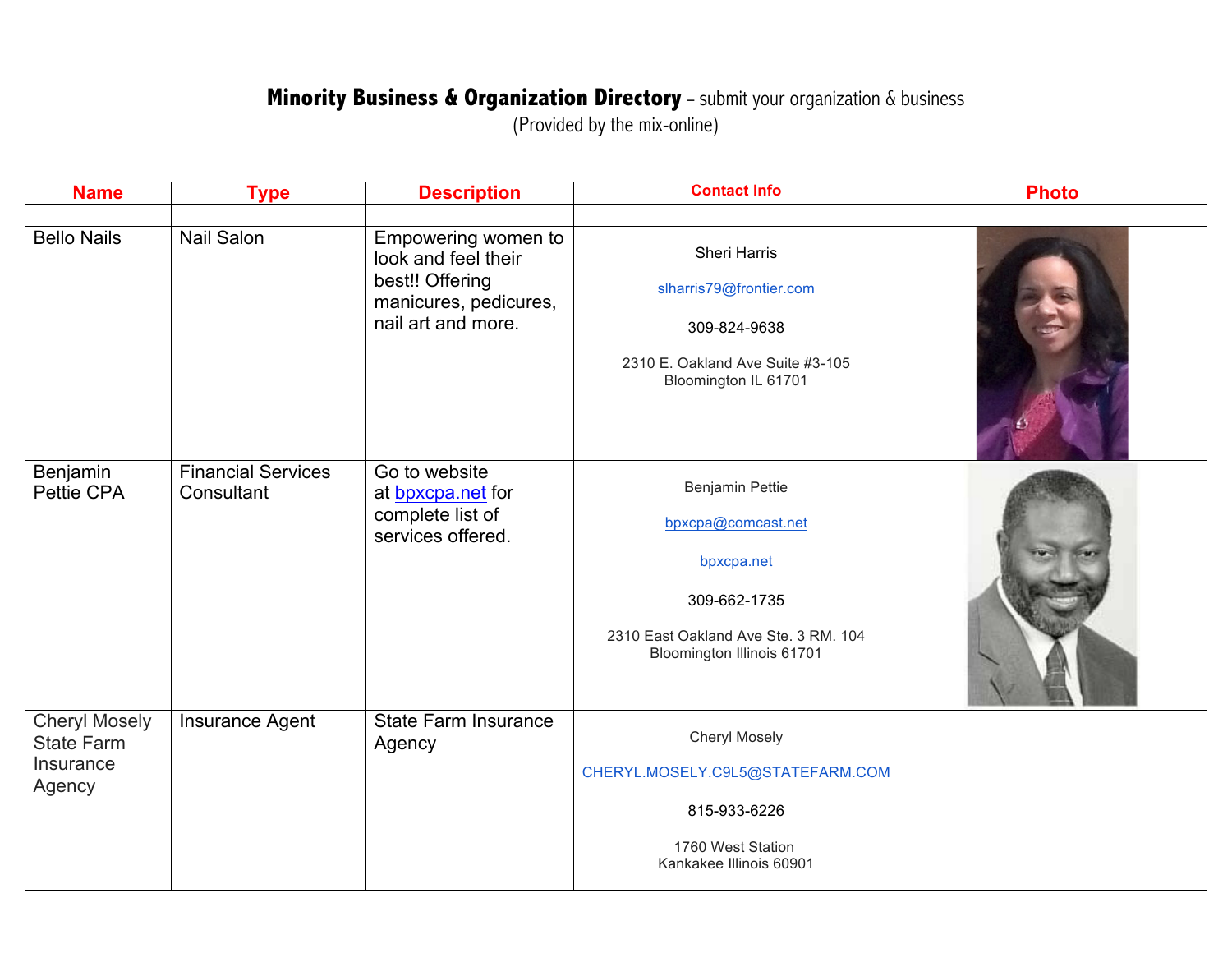| Counseling<br>Resource<br>Institute        | Counseling             | <b>Counseling Resource</b><br>Institute provides the<br>following services for<br>individual and families:<br>Face to Face and<br>Distance Counseling in<br>the following areas:<br>Depression, Anxiety,<br>Stress, Trauma/Abuse,<br>Grief/Loss and<br>Spiritual Issues.<br>Resources provided<br>for counselors include<br><b>Clinical Supervision,</b><br>Training and<br>Consultation. | Faye Freeman-Smith<br>counselorffs@gmail.com<br>www.counselingresourceinstitute.com<br>309-530-7758<br>2416 E. Washington Street Suite A-2<br>Bloomington Illinois 61704 |  |
|--------------------------------------------|------------------------|-------------------------------------------------------------------------------------------------------------------------------------------------------------------------------------------------------------------------------------------------------------------------------------------------------------------------------------------------------------------------------------------|--------------------------------------------------------------------------------------------------------------------------------------------------------------------------|--|
| J-Bo's<br>Handbags &<br><b>Accessories</b> | <b>Retail Boutique</b> | Designer-inspired<br>handbags, scarves,<br>jewelry, sunglasses,<br>fedoras, floppy hat                                                                                                                                                                                                                                                                                                    | Jennifer Boddie<br>216 North Center Street Bloomington Illinois<br>61701<br>jboshandbags@gmail.com<br>309-660-2903                                                       |  |
| <b>Master Fit</b>                          | <b>Expert Tailor</b>   | <b>Alteration/Fine Tuning</b><br>For all Garments For<br>all garments including<br>mens' wear,<br>bridal/formal                                                                                                                                                                                                                                                                           | Annie de Jonghe<br>diamond_saulsberry@comcast.net<br>309-310-2323<br>2422 E. Washington, Suite 106<br>Bloomington, Illinois 61704                                        |  |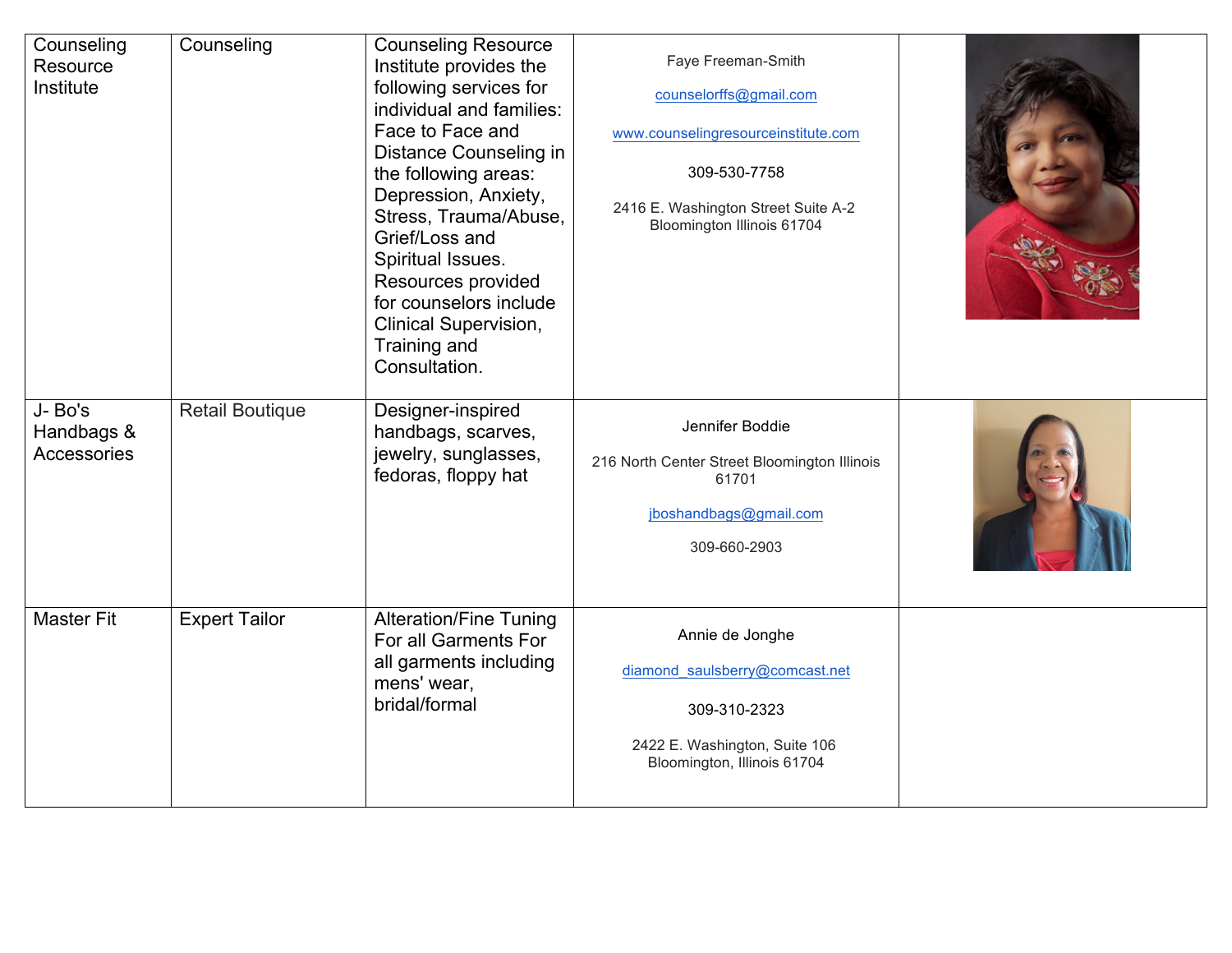| <b>RE/MAX</b><br>Choice                               | <b>Real Estate</b>                             | Need to Buy or Sell<br><b>Call Belinda Trunell</b>                                                                                       | <b>Belinda Trunell</b><br>belindatrunell@remax.net<br>309-287-6105<br>2203 Eastland Drive, Suite 1<br>Bloomington II 61704 |  |
|-------------------------------------------------------|------------------------------------------------|------------------------------------------------------------------------------------------------------------------------------------------|----------------------------------------------------------------------------------------------------------------------------|--|
| <b>SILVER BACK</b><br>Apparel<br>Company              | <b>Custom Apparel and</b><br><b>Outer Wear</b> | High quality custom<br>clothing company,<br>specializing in high-<br>end urban wear.                                                     | <b>Arthur Haynes</b><br>Macdot35@gmail.com<br>309-287-1873                                                                 |  |
| Simply In Your<br>Purpose                             | Transformational<br>Speaker & Life<br>Coach    | Empower people to<br>identify their priorities<br>and walk in their<br>purpose with balance.                                             | <b>Felicia Shaw</b><br>Felicia@simplyinyourpurpose.com<br>Www.SimplyInYourPurpose.com<br>309-706-9615                      |  |
| Single Parent<br>Involved in<br>each Other<br>(SPINE) | Not for Profit                                 | Working to enhance<br>the lives of single<br>parents and their<br>children in the areas of<br>education and<br>community<br>involvement. | Kimberly Pfeifer<br>my-spine@outlook.com<br>www.my-spine.org<br>309-452-5835<br>1544 Hunt Drive # E<br>Normal IL 61761     |  |